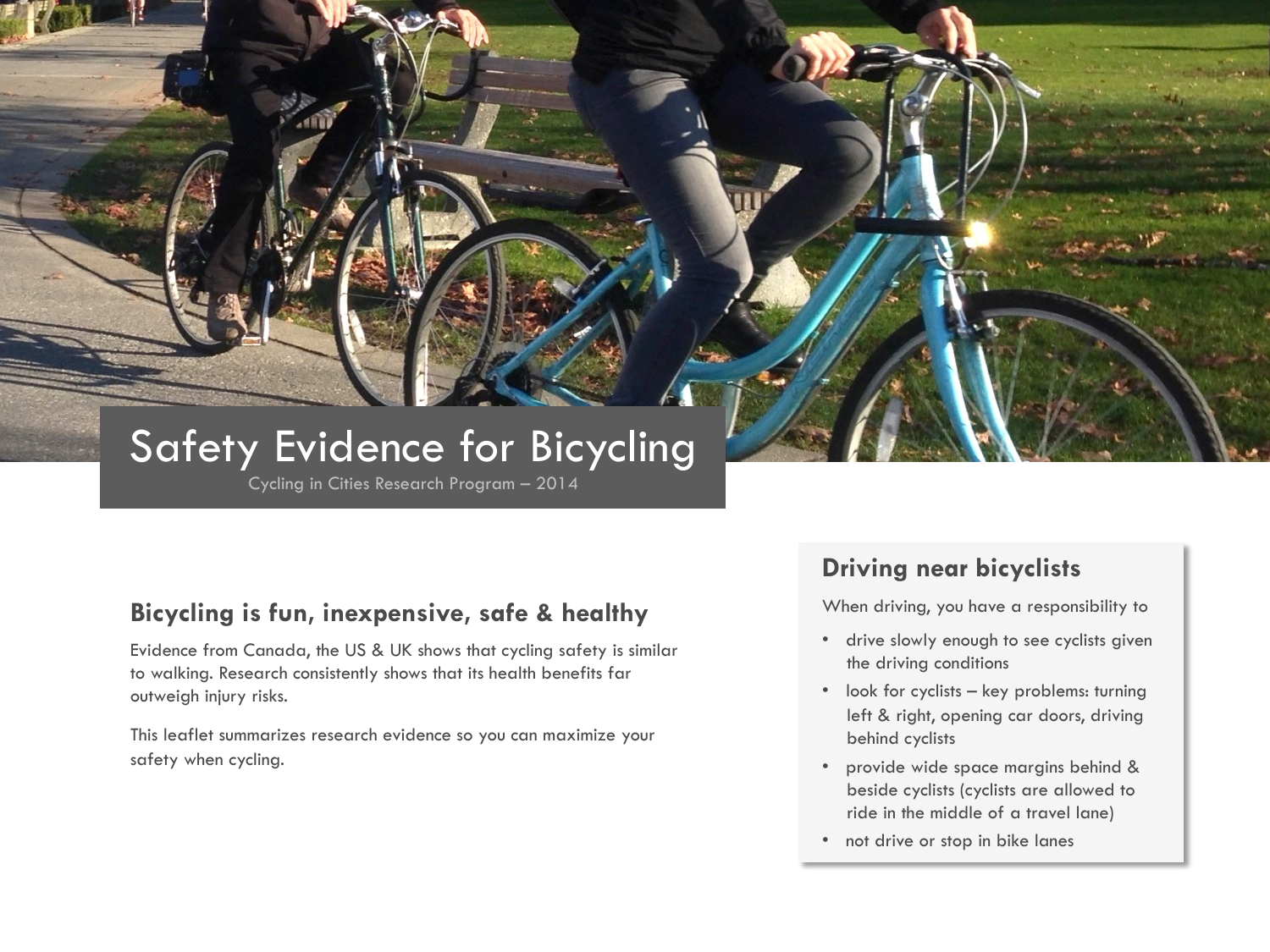# Route selection is a great way to maximize safety

| <b>Safest route types</b>                                                                               | <b>Safety evidence</b>                                                                                                                                                                                                                                                                               |
|---------------------------------------------------------------------------------------------------------|------------------------------------------------------------------------------------------------------------------------------------------------------------------------------------------------------------------------------------------------------------------------------------------------------|
| Separated bike lanes alongside major streets<br>Also called "cycle tracks" or "protected bike<br>lanes" | Possible reasons they are safer:<br>They physically separate bicyclists from motor vehicles on busy streets - beneficial<br>because interactions with motor vehicles involve higher crash risk & more serious injuries.<br>They protect cyclists from being hit by opening doors of parked vehicles. |
| <b>Quiet residential streets</b>                                                                        | Streets with low motor vehicle traffic & low traffic speeds have lower crash risk & less<br>serious injuries if there is a crash.                                                                                                                                                                    |
| <b>Off-street bike-only paths</b>                                                                       | Bike paths are away from motor vehicles & separate cyclists from pedestrians.                                                                                                                                                                                                                        |
|                                                                                                         | Risks may increase with obstacles such as bollards, curbs, barriers & benches, or on curvy<br>paths that reduce sight lines.                                                                                                                                                                         |
| <b>Bike lanes on major streets</b><br>especially on streets without parked cars                         | Bike lanes marked by paint provide designated space for cyclists. Wider bike lanes<br>provide more passing distance from cars & that reduces crash risk.                                                                                                                                             |
|                                                                                                         | Bike lanes on streets without parked cars protect cyclists from being hit by opening doors<br>of parked vehicles.                                                                                                                                                                                    |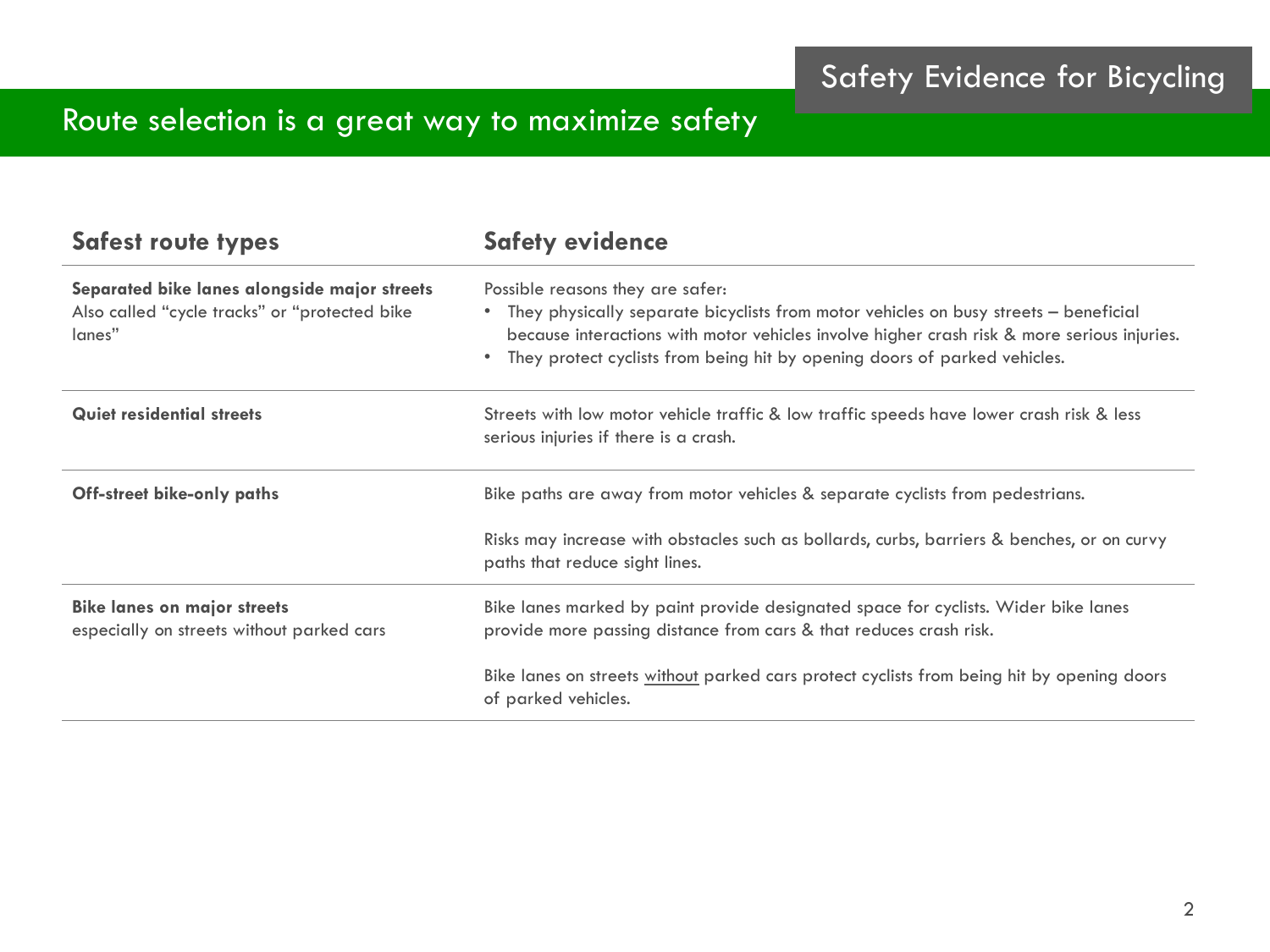# Route selection is a great way to maximize safety

| Less safe route types                                                                         | <b>Safety evidence</b>                                                                                                                                                                                                                                                                                                                                               |
|-----------------------------------------------------------------------------------------------|----------------------------------------------------------------------------------------------------------------------------------------------------------------------------------------------------------------------------------------------------------------------------------------------------------------------------------------------------------------------|
| <b>Highways</b>                                                                               | Possible reasons they are less safe:<br>Interactions with high motor vehicle traffic, high traffic speeds, and trucks & buses<br>involve higher crash risk & more serious injuries.<br>Passing distances are lower where there is lots of traffic, where speeds are high, &<br>when trucks & buses pass.                                                             |
| <b>Major streets</b><br>without designated space for cyclists,<br>especially with parked cars | Possible reasons they are less safe:<br>Interactions with high motor vehicle traffic, high traffic speeds, and trucks & buses<br>involve higher crash risk & more serious injuries.<br>Passing distances are lower where there is lots of traffic, where speeds are high, &<br>when trucks & buses pass.<br>Cyclists may be hit by opening doors of parked vehicles. |
| <b>Sidewalks</b>                                                                              | They are designed for pedestrians & include features such as street furniture, posts &<br>uneven paving $-$ all are obstacles that can be hit by cyclists.                                                                                                                                                                                                           |
| <b>Multi-use paths</b>                                                                        | Multi-use paths mix cyclists & pedestrians (& pets).                                                                                                                                                                                                                                                                                                                 |
|                                                                                               | Risks may increase with obstacles such as bollards, curbs, barriers, benches & plants, on<br>curvy paths that reduce sight lines, or unpaved & uneven surfaces.                                                                                                                                                                                                      |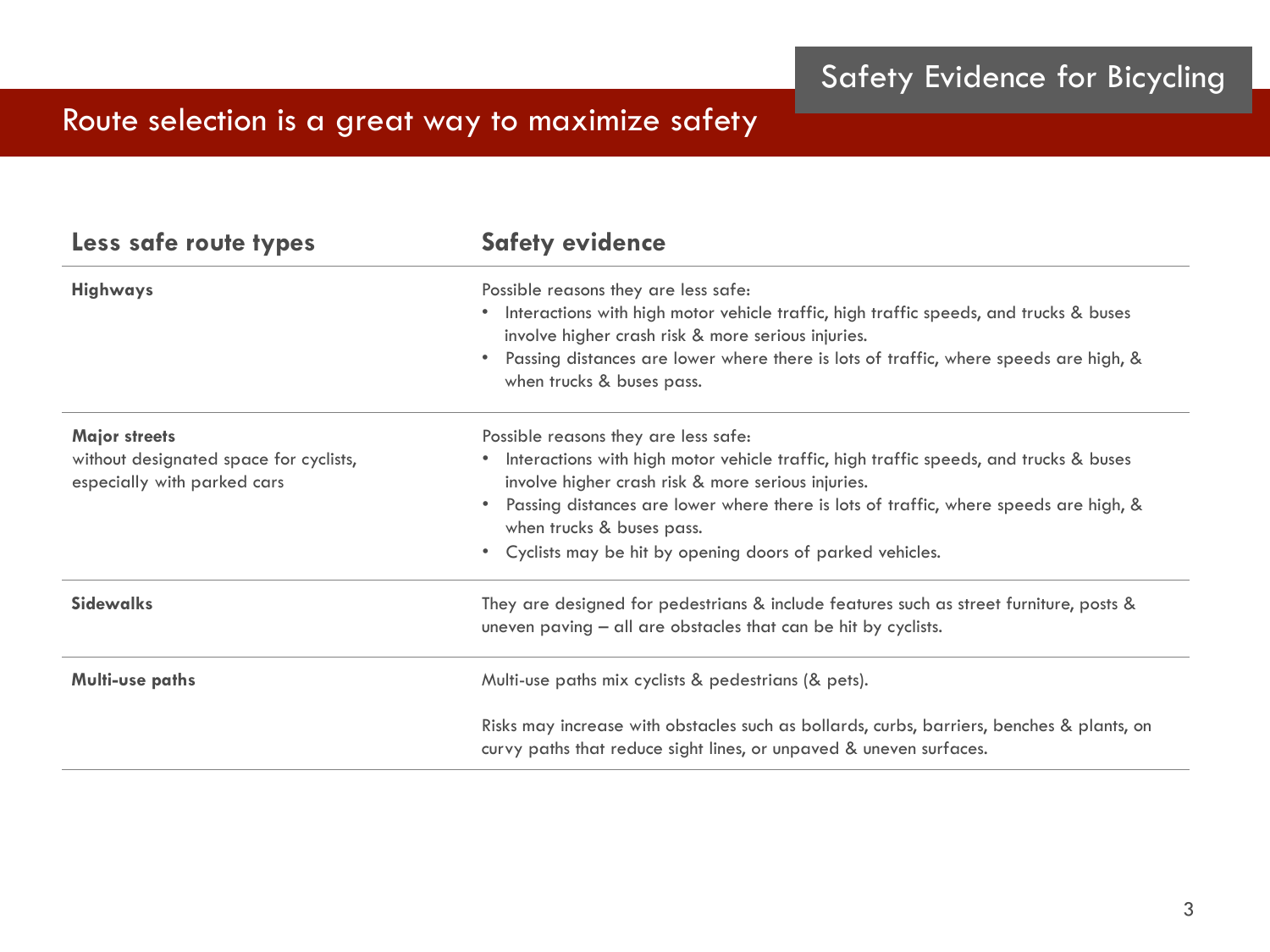# Certain bicycling conditions deserve caution

| <b>Condition</b>                                              | <b>Safety evidence</b>                                                                                                                                                                                                                                      |
|---------------------------------------------------------------|-------------------------------------------------------------------------------------------------------------------------------------------------------------------------------------------------------------------------------------------------------------|
| <b>Major street intersections</b>                             | These increase risk of collisions. Possible reasons:<br>High motor vehicle traffic volumes & speeds increase collision risk & injury severity.<br>Motorists may "look but fail to see" cyclists.<br>• Trucks & buses increase crash risk & injury severity. |
| Roundabouts & traffic circles                                 | These increase crash risk.                                                                                                                                                                                                                                  |
|                                                               | Some roundabouts have a separated lane for cyclists around the outside - these lanes are<br>safer.                                                                                                                                                          |
| Cycling in the direction opposite to motor<br>vehicle traffic | Riding in the direction opposite to motor vehicle traffic increases crash risk & injury severity<br>- both at intersections & between intersections.                                                                                                        |
| <b>Downhill grades</b>                                        | Downhill grades increase crash risk & injury severity.                                                                                                                                                                                                      |
| <b>Train or streetcar tracks</b>                              | Crossing & riding beside train or streetcar tracks increase crash risk - via getting a tire<br>caught in the track or slipping on the rails.                                                                                                                |